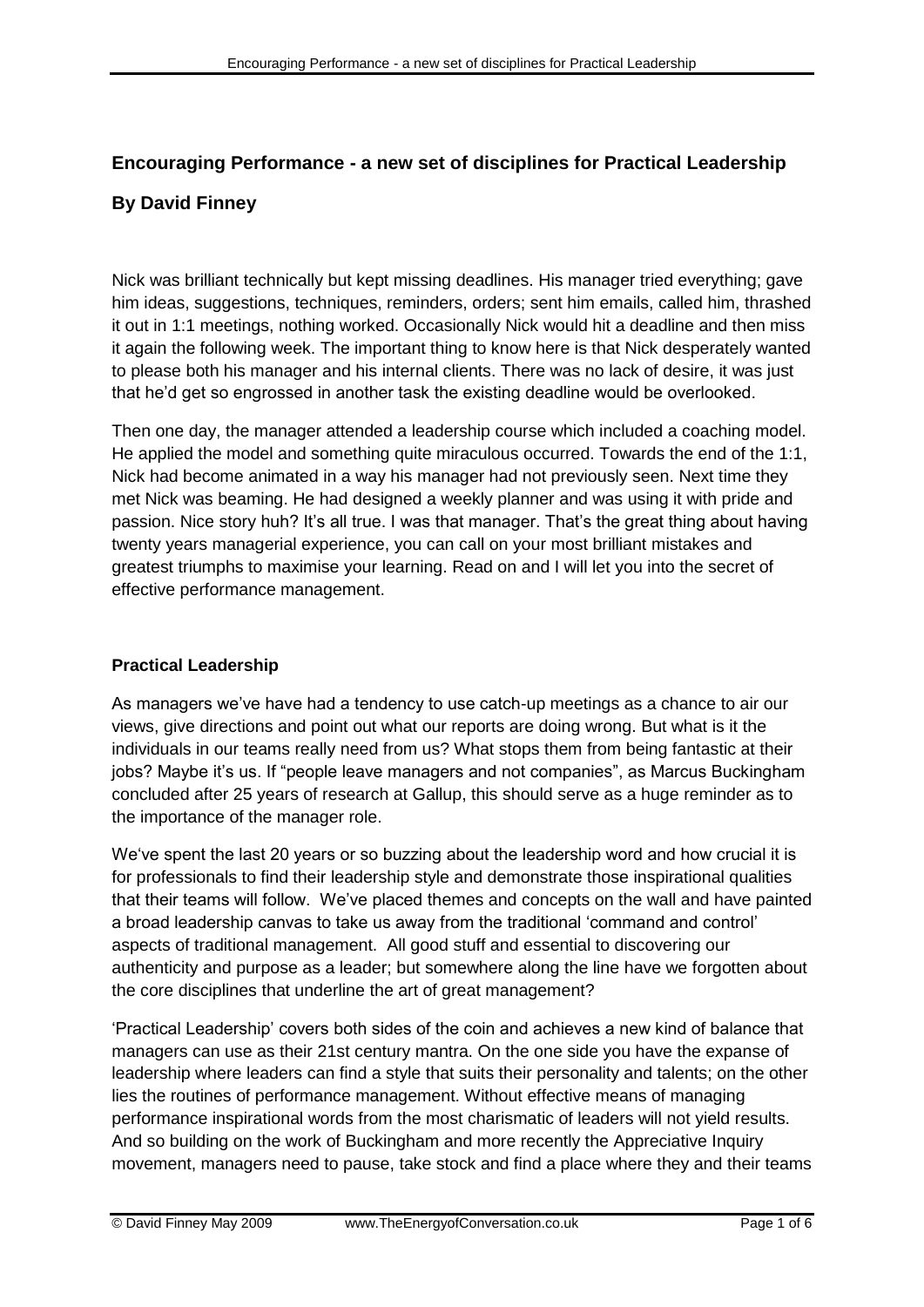can work from a position of strength, which leads us to the first of the 6 keys to effective performance management.

## **1. Strengths**

The first job of every manager is to conduct some appreciative enquiry and locate the strengths of the team. Should those strengths not be sufficient to achieve the goals of the department, then careful recruitment must take place where again the focus should be to recruit natural talent and elicit the strengths of the applicants and how they might be used in the organisation to maximum benefit.

When a child first learns to walk, adults rally round with shouts of joy and encouragement and the child beams with pride and determination, taking another step and then another. This basic human need for support should never be forgotten for not only is it extremely motivating but it is an approach that allows for mistakes. Falling over is simply a part of the journey.

As managers we need to make strengths a focus in the department so that when their reports forget how good they are, we won"t. To remind individuals of their talents enables them to tackle their daily challenges with greater motivation so that they will be always working from a position of strength. We may even be able to park "issues" for 10 minutes and get to start meetings with what is working and stop seeing our companies as continual problems that need fixing.

Once all strengths are on the table and the manager has explored with the team how they might be put to the greatest use, this is a good time to get clarity about roles, responsibilities and expectations. A job description does not do this alone; in fact it doesn't even get close. What is required is a strong visual message that is both affirming and transparent.

## **2. Enforcement areas**

Have you seen Charles Handy's doughnut principle? It's a model which is very useful in determining the "non-negotiables" of performance management. In the centre of the doughnut – the inner ring - are those elements of the working week that need full compliance without question. The manager decides which parts of someone's role need to be enforced and which are open to initiative and creative input. Defining and declaring the areas of enforcement is crucial in achieving transparency about ownership boundaries. All the "nonnegotiables" are placed in the centre of the doughnut.

This process enables managers to establish their "tell v ask ratio". Before starting a conversation at work with a report, it is essential to be clear: "in this situation, am I asking or telling, is this discussion to be directive or collaborative?" If the subject is in the centre, there is no negotiation: this part may contain the core of company policy: quality standards, contractual obligations, company administration and other senior management legislation. It is the manager"s duty to ensure that this company policy is enforced. (Of course if someone constructively challenges the "why" of company policy this should be taken on board and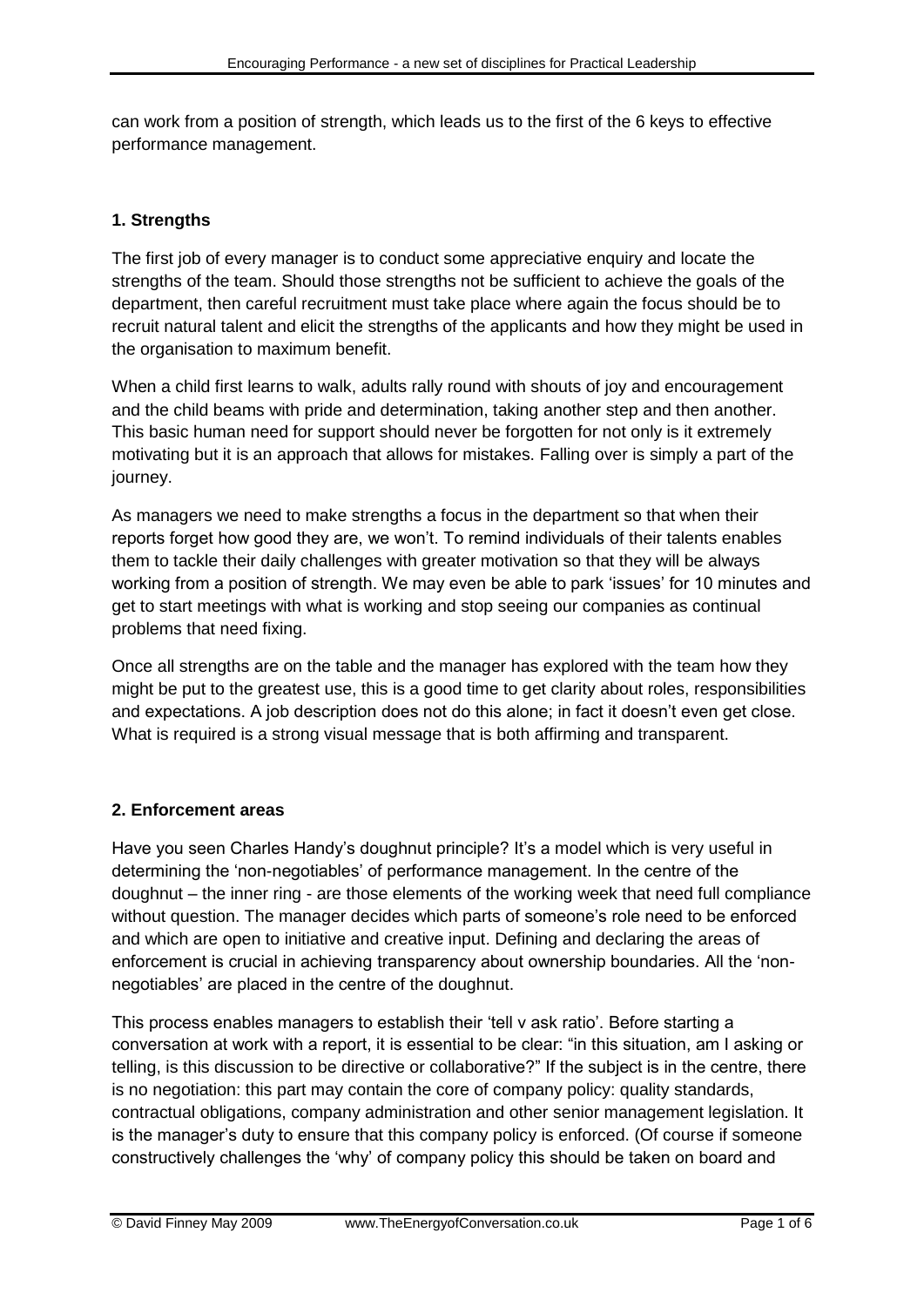placed in an appropriate review meeting; compliance until the review is still non-negotiable and managers should commit to the review).

The doughnut principle also teaches us that if the inner ring is too large  $-$  i.e. if too much is placed in the centre thus reducing the space in the outer ring - individuals can feel suffocated, and their creativity will be stifled. When the contents of the inner ring have been declared then a greater freedom of expression can be given to individuals in the outer ring. Once there is clarity in the rings, teams will know exactly what is required of them and where within their roles they can apply their unique talents.

The outer ring is one of enterprise and excitement. It is the place where individuals can really stake their claim in the organisation and find an authentic way of making a special contribution that adds value to the company and provides meaning to their role. In this larger zone of ownership and individual responsibility the report needs an approach that is both facilitative and empowering.

# **3. Coaching**

"The ability to learn faster than your competitors may be the only sustainable competitive advantage" – Arie de Geus

Everything starts with a conversation and therefore the quality of that conversation determines everything. "The best leaders talk with people not at them" as Susan Scott expressed poignantly in her "Fierce Conversations". When "The Answer" is provided by the leader, minds in the immediate vicinity tend to close and thinking capabilities are paused. When we think a solution to a problem is found and a decision is made to run with an action plan based on that solution, we must be sure that there really are no alternatives otherwise greater solutions may be overlooked. Only thing lost by facilitating further exploration might be another 10 or 15 minutes and yet this could be the most creative quarter of an hour of an entire career. This fascinating line of enquiry is discussed by Peter Senge in the "Fifth Discipline" and it is one of the cornerstones of effective coaching.

A big decision for managers is when to mentor and when to coach; this can be a complex and subjective dilemma. Coaching sceptics will ask: if you know the answer why on earth would you not want to share it with your report? Coaches will respond: how do I know that I "know" the answer? What has previously worked for me will not necessarily work for others.

Let"s run with the idea that I believe I do know the answer but choose to hold it back – at least for a while; by asking the right questions I give my report a chance to reach the answer I have and maybe produce a few more options, some of which may be even better. In pure coaching, final choice always lies with the report – even if the coach has offered a "suggestion" that can sit on the table with all the other ideas. Empowerment is heightened and ownership of the process that led to the answer and hence the action plan that follows is that much greater. Players are both surprised and inspired by their own creativity. Why would a manager not want to give their report the chance to feel that good about themselves at work?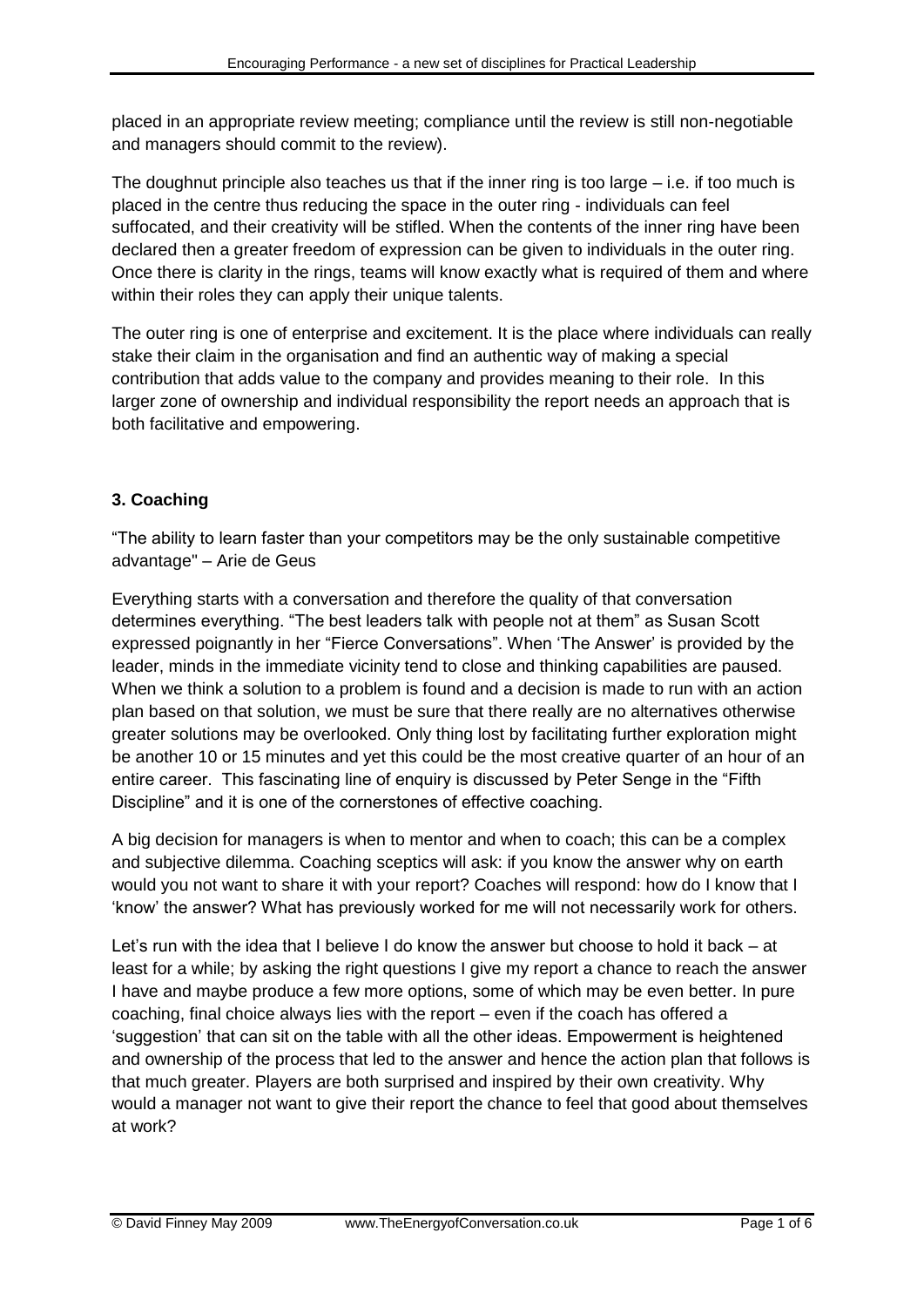There are times when Mentoring does have a specific role to play: when speed is of the essence or in a consultancy capacity when lesser experienced staff members are honing their written skills or are involved in intricate communication strategies. Written work comes with practice and experience; important meetings can sometimes have links to other key discussions going on in the business and there may be some subtle political undertones. In these situations players would be wise to consult those who already have the t-shirt. When discussing the rationale for coaching, for me there are three broad reasons to coach: Communication; Change; Concern; and they all fall under the popular coaching umbrella of 'improving performance'. Let's look at each in turn:

## a) Communication

One of the most disempowering and de-motivating experiences for team players is when they experience communication difficulties and the manager steps in to take care of it  $$ either by assuming control or responding to the report request to do so. Unless players conquer fear, apprehension, uncertainty and a lack of focus and assertiveness in their verbal skills, they may never develop one of the most important strengths in corporate life. This is where Coaching comes in as the great confidence-builder – a natural facilitation process while players find their corporate 'voice'.

## b) Change

Coaching a team player through a personal or company change initiative provides the report with a periodic soundboard and base to work from. The coach can support the report throughout the process, helping them to build an overall strategy, explore all benefits, identify possible risks, include contingency plans, gain peer support, maintain motivation and recall past successes and prime strengths at appropriate stages. This is the heart of encouraging performance.

## c) Concern

The need for creativity at work is strong when there is an issue or problem to solve. It might be an inter-departmental barrier, a procedural block or something very personal like stress from a high workload. When a report comes to a manager with a concern, it's all too easy to launch into advice and direction. Coaching for clarity is a great starting point. Placing (leaving) ownership and responsibility in the hands of the report is a good antidote to "monkey management".

So let"s assume a manager decides to coach; should they get trained to do their own coaching, hire an internal coach from across the organisation, an external coach from outside the organisation or employ a mix of all three? A risk analysis of each approach may be helpful.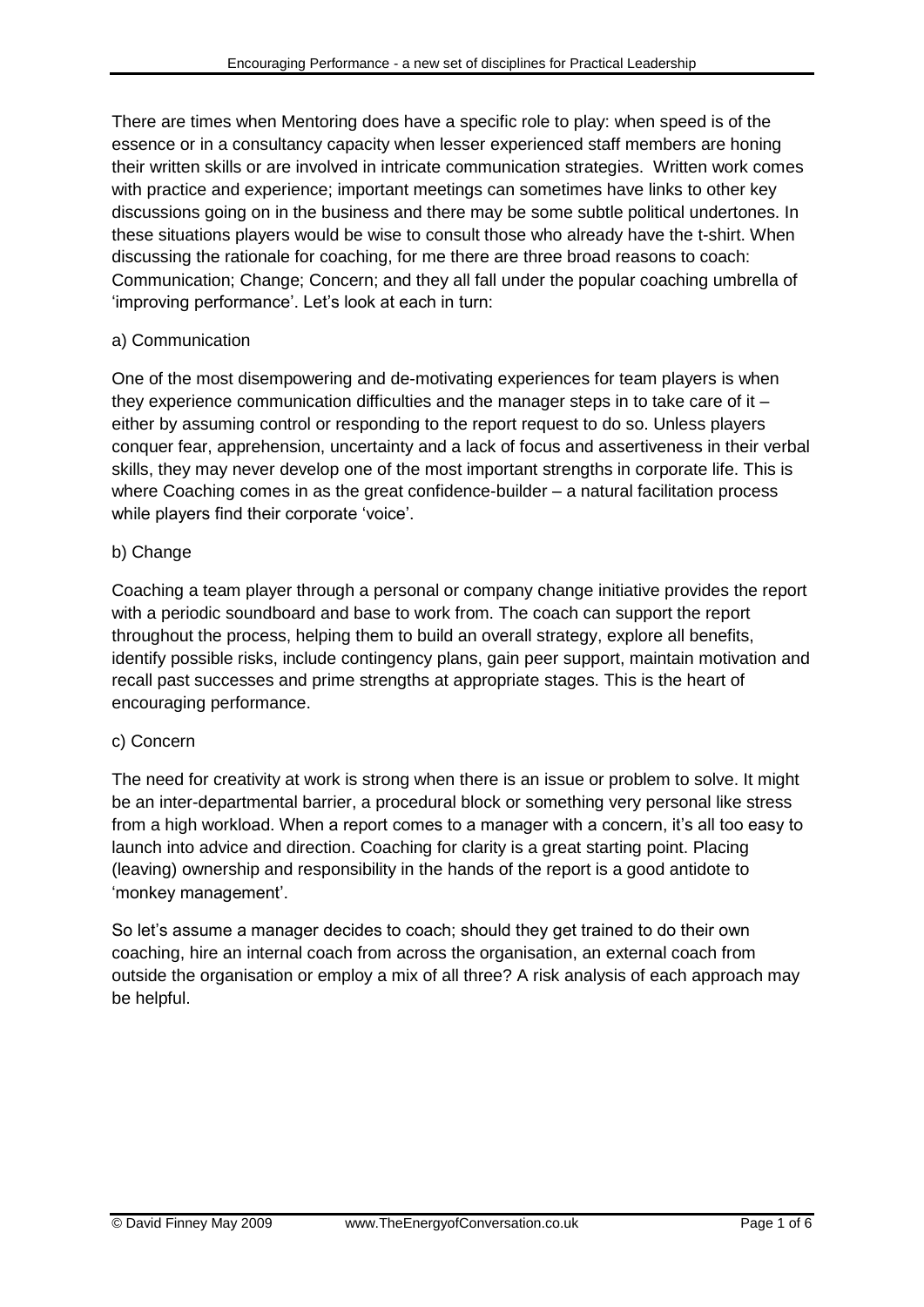| <b>Manager as mentor</b>   | <b>Manager as coach</b>      | <b>Internal / External Coach</b> |
|----------------------------|------------------------------|----------------------------------|
| Disempowering for mentee   | Insufficient time to coach   | May take longer to               |
|                            | report effectively           | understand complex               |
|                            |                              | departmental issues              |
| Encourages mental laziness | Lack of trust from report in | Initial cost might be greater    |
| in the team                | opening up and addressing    |                                  |
|                            | the tough issues             |                                  |
| Options do not get fully   | Inadequate detachment and    |                                  |
| explored                   | objectivity may dilute       |                                  |
|                            | approach                     |                                  |
| Slower long-term           |                              |                                  |
| development of team        |                              |                                  |

#### RISK ANALYSIS

The risks of mentoring slightly outweigh the others although in terms of exploring options; coaches - or managers who employ coaching techniques - must also take care so as not to pull the blinds down too quickly when all the creative light appears to have shone through. Replacing advice with "The Right Question" is the main tool of the Coach and if backed up with thorough and patient probing can lead to startling results.

### **4. Reward & Recognition**

There are many different ways to reward a member of the team and many different ways to recognise their performance. I still remember a previous boss of mine from many years ago, sending my wife a bunch of flowers when I was detained very late one night - appropriate and memorable – the core elements of R"n"R.

In terms of reward, aside from a salary increase or one-off bonus there are several ways to show someone appreciation: some managers take reports out - to a restaurant, a bar, a bowling alley; some may give a theatre or cinema voucher or just say a hearty thank you. Similarly, there are different ways to recognise the value and achievements of an individual: announce their achievement at a team meeting, publish it in a bulletin, send round a team memo or establish a monthly system whereby other members of the team or organisation nominate colleagues for good performance.

Managers should take care not to embarrass anyone with a form of recognition that makes them want the ground to open up beneath them. Not sure? Ask them. Declare your desire to publicly recognise their performance and check it is something they would appreciate. Otherwise a good intention will fall flat and would be like buying a birthday gift for someone based on what you like. (Yes I've been there too).

#### **5. Evaluation**

To get a sense of where someone has been, how far they"ve come and where they are going, measurement is absolutely essential. Regular 1:1 sessions and structured two-way appraisals with "smart" objectives – there"s really no substitute. Keith Bishop is the product of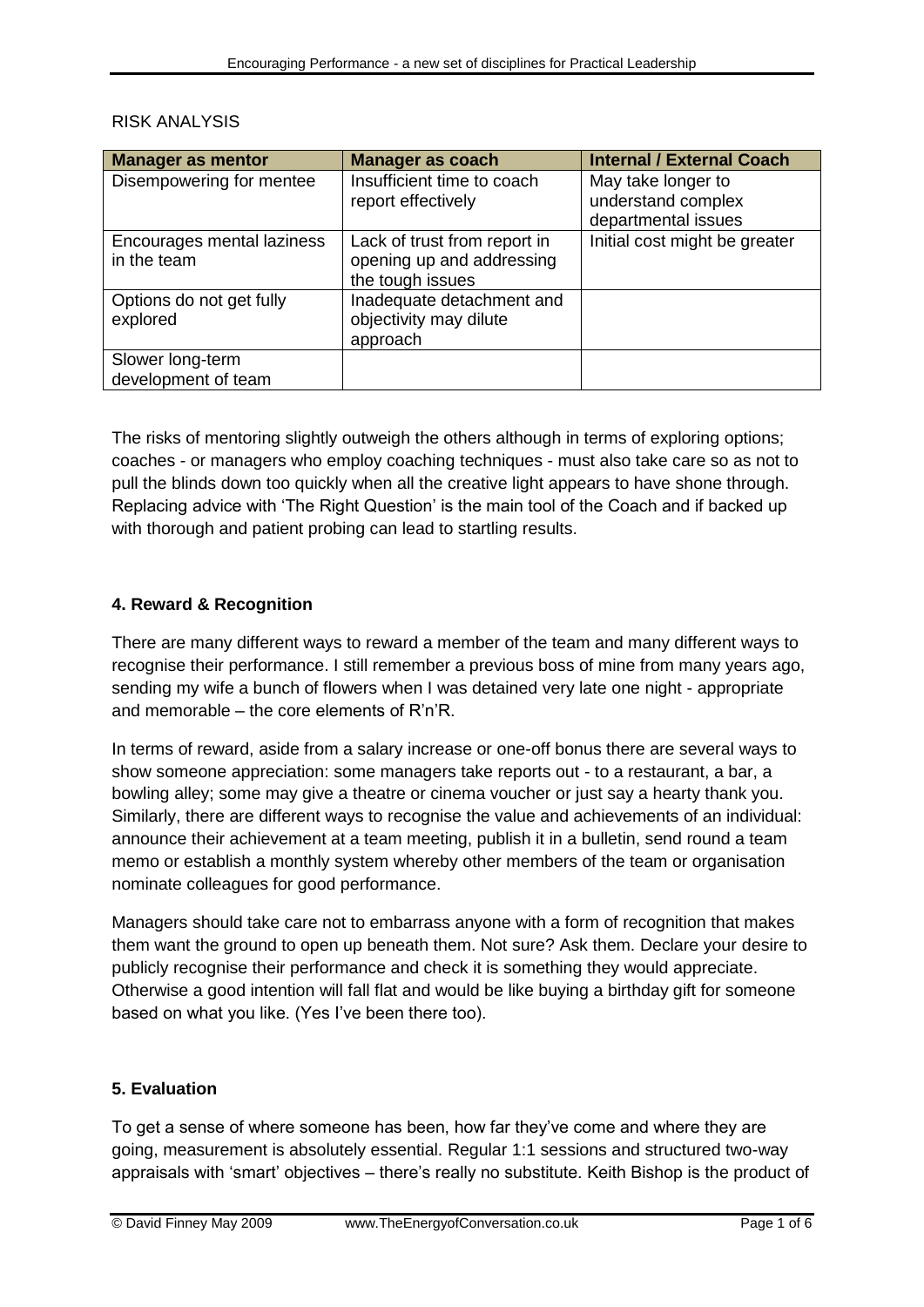10 years of managerial negligence and you will not want to inherit or develop a Keith in your team under any circumstances. To avoid, give individuals attention and feedback; prevent disconnection and disengagement at all costs. Staff sleeping at work because they had a late night is one thing, but "sleeping at work" whilst appearing to do the job is simply going through the motions, devoid of meaning and is degrading to both manager and team. Take care your office doesn"t quietly become "The Office".

In terms of the 1:1 session, the term "regular" is of course subjective - frequency needs to match the structure of the department, the experience of the team and the nature of the team"s work. Once-a-year appraisals without interim catch-ups are a no-no. To fully evaluate performance and to maintain strong rapport, regular feedback from the manager is crucial and appraisal must never be a shock to the system. Reports should get used to a healthy mix of encouraging feedback and constructive criticism.

Managers would do well to avoid using the appraisal as a chance to air all their grievances over the past year. They also need to avoid using the 1:1 forum as a golden opportunity to point the finger. No report wants to hear their manager constantly criticise them as 1:1 meetings soon become something to dread and the person stops being receptive to the wishes of the manager. It is no coincidence that the word 'praise' is in the verb to 'appraise'. Achieving a healthy balance of positive and negative is important to the self-esteem of the report and the credibility of the manager. The only viable feedback from a manager is one that contains evidence, preferably written.

# **6. Three Sixty Degree Feedback**

The evidence that a report will be most convinced by is the output of thorough research conducted across the company. "Stop- Start-Continue" contains three simple questions that gather a broad set of feedback from a wide audience.

- What is ... doing well that he / she should continue to do?
- What is ... doing which if he / she stopped doing, would improve his / her performance?
- What is ... not doing which if he / she started doing, would really add value to the service he/she provides?

Define the audience; send out the questions in one email; collate the incoming data into one summary document; discuss with your report. Efficient and incisive.